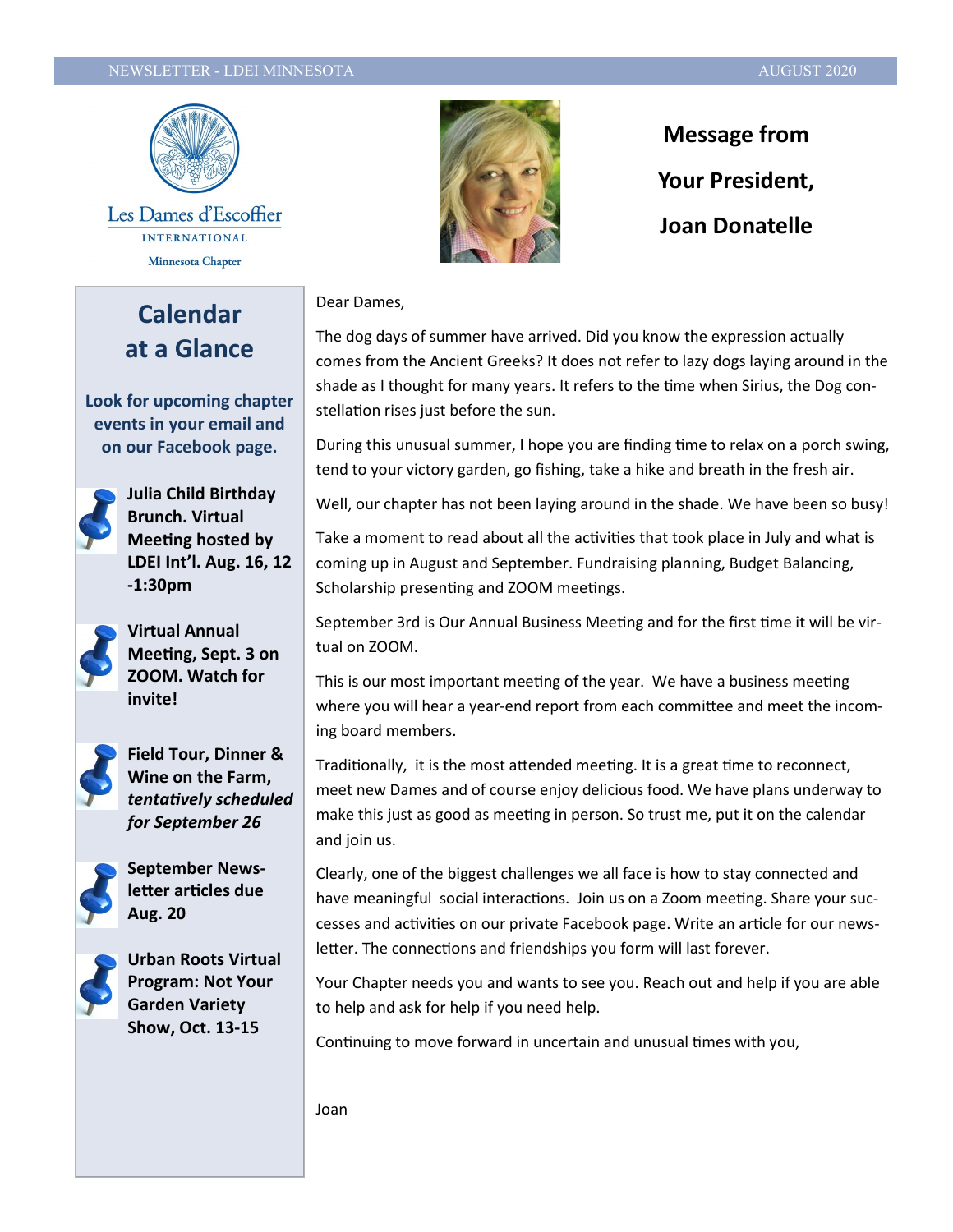### **Program Updates**

# July Program Zoom bookended by Dame Entrepreneurs

Submitted by Cindy Jurgensen

Amazing Urban Roots (UR) Executive Director DAME PATSY NOBLE, retiring after 20 years as leader of this amazing program, recapped her youth and garden-focused career. A Master Gardner who connected to UR when it was the Community Design Center, Patsy helped build numerous programs and partnerships while adapting to changing community needs. She grew the garden sites from one to seven over the years (with varied locations such as urban lots, a church, a housing development), started the Community Supported Agriculture (CSA) program for UR and has grown the Internship program to 78 youth! She's proud to see the youth becoming leaders and positive influences in the community. She considers the kids a gift of the work.

COOL FACTS ABOUT PATSY...she had a landscaping business called Noble Garden Design for several years and planned and started the Mill City Market with Brenda Langton, all while interim director of UR. AND she recently moved her 98-year old mother-in-law into their home. We consider Patsy a gift to MN LDEI and all who are in her orbit!

**SABA ANDULAEM** is a familiar face to many of us as the Urban Roots Cook Fresh Program Manager, expanding it to be more inclusive when she took over. For example, she started chefled lunches by Bipoc and Fem chefs and recipe sharing from the families of Cook Fresh interns. Because of Covid, Saba implemented online cooking classes for the interns, first distributing ingredient kits to accompany the online curriculum. She's solicited short videos from chefs so the interns can see other cooks at work. She screen-shared a one-minute video that happened to show several of our Dames in action at UR!

COOL FACTS ABOUT SABA...her family arrived from Ethiopia in 1988, when she was three. She started and ran a CSA farm for two years while a student at UMD.

We were introduced to incoming UR Executive Director HAYLEY BALL who replaces Patsy in her retirement. Hayley has a background in education and community education. We look forward to getting to know Hayley as MN LDEI continues our partnership with UR.

COOL FACT ABOUT HAYLEY...she is the proud mum of a one-year old.

Dame BJ CARPENTER, MN LDEI Service Chair and our liaison with UR, spoke about her work with Dame Diane Jackson to source needed kitchen equipment, large and small, for UR. She's very impressed with how professional and mature the kids are, and their keen interest in learning new skills which will help them lifelong.

*Continued on next page...*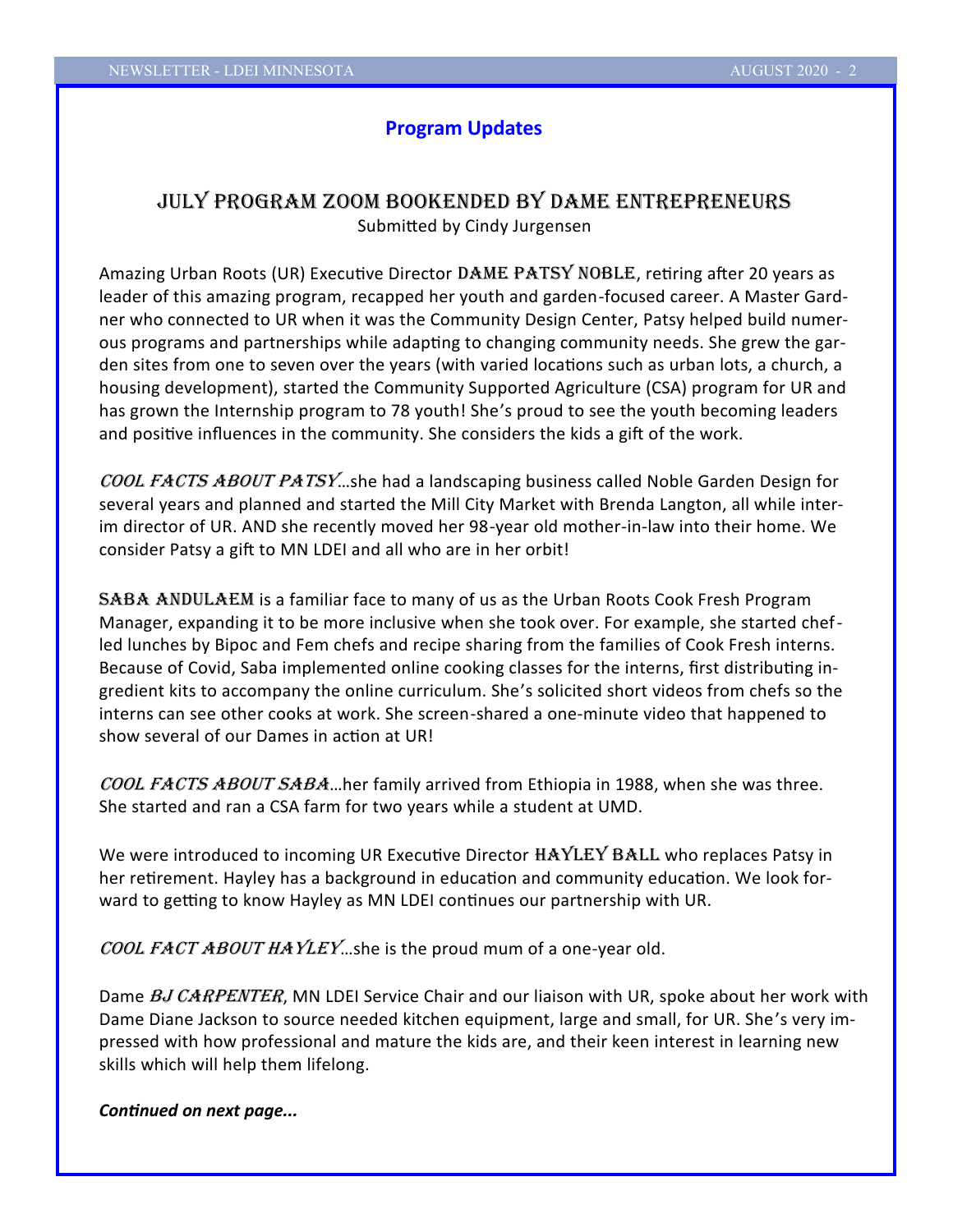### **Program Updates, continued...**

COOL FACT ABOUT BJ... She teaches knife skills to the interns.

DAME LACHELLE CUNNINGHAM shared her entrepreneurial cornucopia of food-related businesses and gave us a sneak-peak slide show (beautiful photos!) of her newly begun *The Healthy Roots Institute: healing through the love, the art, and the business of food*. She gained her strong work ethic and gardening skills from her parents. You may know Lachelle from her time in culinary school at AI, community ed classes, Kindred Kitchen and Breaking Bread Cafe, Chelles' Kitchen catering, a Serve Safe class, the Neighborhood Development Center in St Paul or The Good Acre, where she is the Culinary Education Coordinator.

COOL FACT ABOUT LACHELLE...she's been a super taster with the great sense of smell that came (and didn't leave) when she became pregnant.

#### **Field Tour, Dinner & Wine on the Farm**

**When**: Saturday, Sept. 26 from 4:30-6:30

**Where**: Iron Shoe Farm in Princeton, MN

We have tentatively planned a September event at Iron Shoe Farm. The event will include a field tour, dinner & wine. Speakers will include Owner Carla Mertz and Chef Stephanie Hendrick. Social distancing measures will be practiced, and face masks will be encouraged. This is a large outdoor space with dining outside under a canopy tent. *We are currently gauging member interest in attending an in-person event, and will let members know more details if we decide to proceed.*

#### **Urban Roots to virtually host** *"Not Your Garden Variety Show"*

**When:** The evenings of **October 13-15**. Here's the scoop so far:

Two fantastic evenings of **special guests: Samin Nosrat** of Salt, Fat, Acid, Heat **Heather Jansz**, The Curry Diva **Miss Mrya & The Moonshiners Mamma Vang & Chef Yia Vang Urban Roots Youth** appearances and more! **Auction** to be held the last evening but opened the first day

*Urban Roots invites Dames to contribute a class or product to the auction. If you have something to donate, contact new Executive Director Hayley Ball at [hayleyball@urbanrootsmn.org](mailto:hayleyball@urbanrootsmn.org)*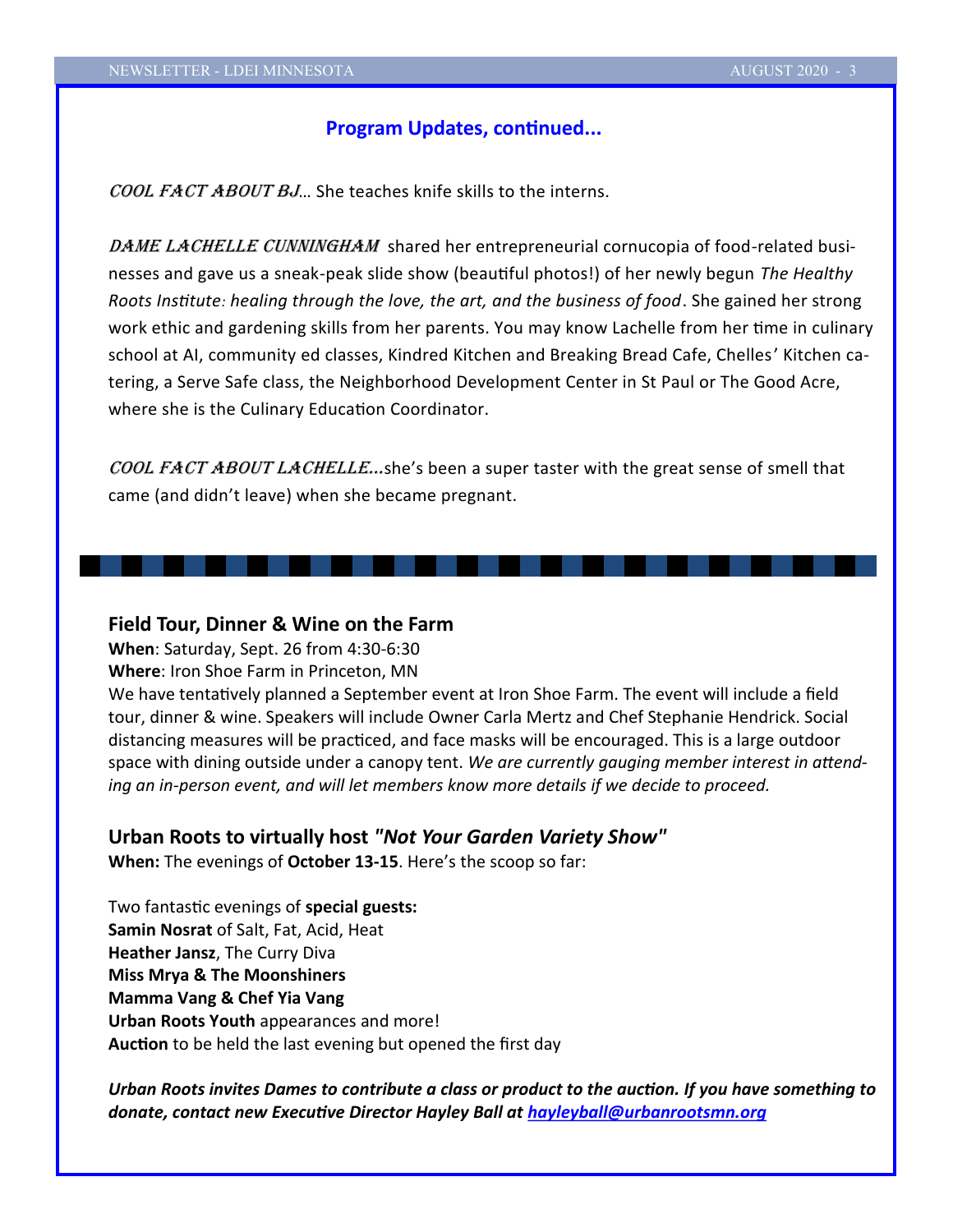# **New Member Spotlight Ramaj Young Private Caterer**

#### **Tell us about your journey in food:**

I have always wanted to be a chef. As a kid, I cooked every chance i got and got to learn all the family cooking secrets. I went to cooking lessons and camps and started dreaming of a culinary career. After high school, i moved away and went to college at Le Cordon Bleu of Las Vegas. I graduated and decided i would work on becoming a private chef. I moved back home to Minneapolis in 2016 and worked 3 jobs for \$9 an hour. In 2017, I ventured into the Minneapolis fine dining scene. I learned very quickly and jumped right into the heat of it. I ultimately realized the scene was deeply flawed and needs relief and direction. In 2019, I got into catering and decided to practice working for myself and my business. In catering I learned what it meant to cook for hundreds of people often times alone. The lessons and gratification i receive is keeping me on my toes. Im proud to say I'm a young business owner now. I'm working very hard to keep growing and learn more about food and good business.

#### **What advice do you have for individuals entering your profession today?**

Proper preparation prevents poor performance. Take care of yourself, and take the time needed to create a beautiful presentation for your clients.

#### **What is the "secret ingredient" in your cooking?**

Wine and other alcoholic beverages are my favorite secret ingredient to wow people with. Shout out to the french

#### **Best thing you ate this year?**

The best thing I've eaten this year would have to be a chicken coconut thai curry soup. In south east asian cuisine, there is a curry bamboo soup called Khao poon, and this chicken soup i had was a play on that and reminded me of my childhood eating khao poon.

#### **How has food changed your life?**

Learning food was the best thing I've done in my life so far. Practicing technique keeps me grounded. Working in kitchens keeps my stomach full. foraging and gardening makes the world go round. Appreciating ingredients pays respect. Friendships look like teamwork in the heart of the house. Creating food is now a labor of love and its easier to love all the time.

#### **What are you hobbies (food and non-food)?**

I like the outdoors, go to community events and out to eat, Dj's and dancing. I to cook, grilling is my favorite. I like water (being at the lake, ocean, hot tub). Art projects.

#### **Why did you join Minnesota LDEI?**

I joined MN LDEI because I believe i am called to help create food opportunities for people like me. I want others to know about self sufficiency and community strength. I want to meet others that want to talk about it. I would also like to wear a pretty dress and drink champagne every once in a while.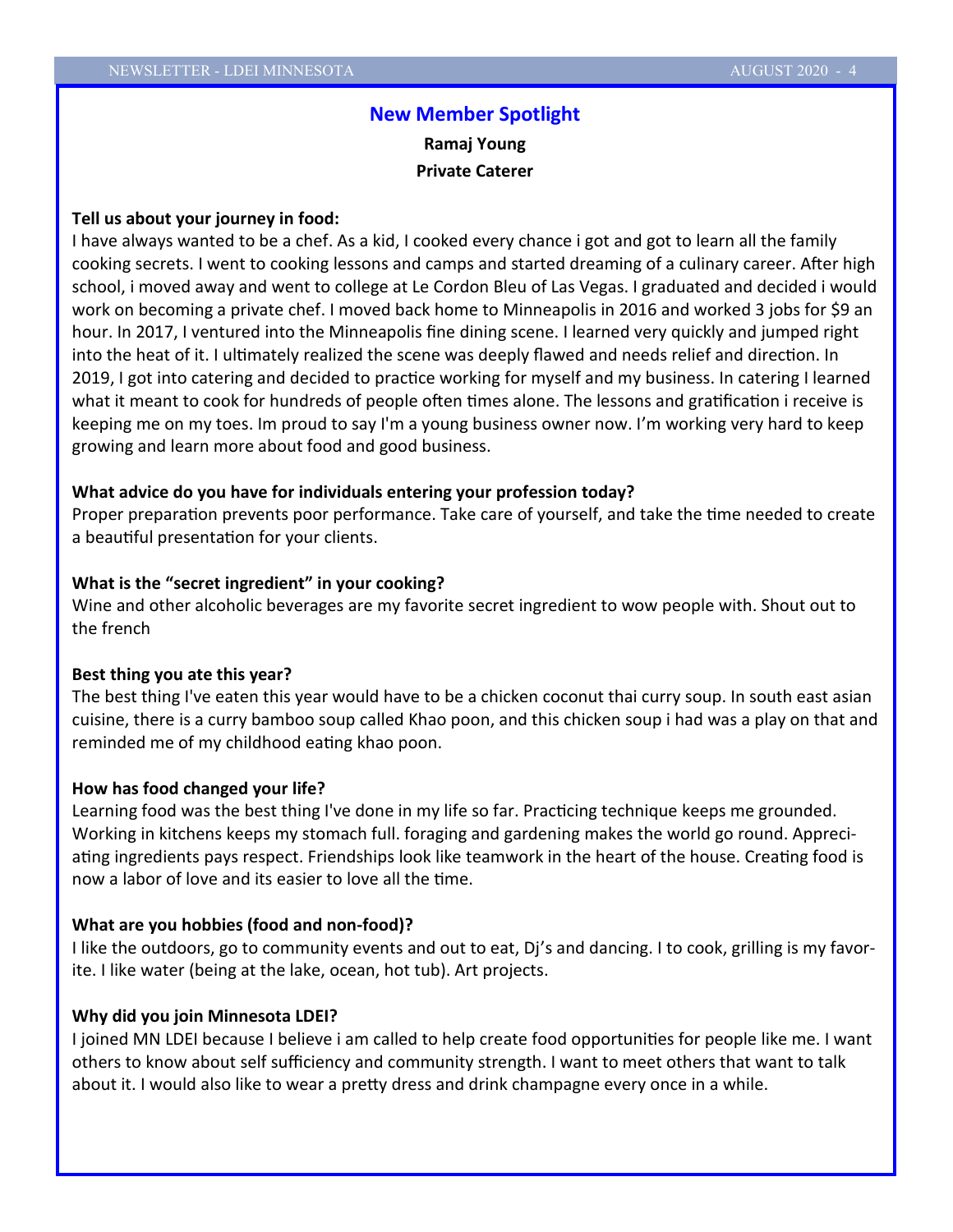# **COOKBOOK SPOTLIGHT [Chowgirls Killer Party Food: Righteous Bites & Cocktails for Every Season](https://www.amazon.com/Chowgirls-Killer-Party-Food-Righteous-ebook/dp/B01LWO83MV/ref=sr_1_1?dchild=1&keywords=chowgirls+killer+party+food&qid=1594072573&sr=8-1) by Heidi Andermack and Amy Lynn Brown**





**HQ** 612.203.0786 **[CHOWGIRLS KILLER CATERING](http://www.chowgirls.net/)** [336 Hoover St. NE](https://www.google.com/maps/place/Chowgirls+Killer+Catering/@44.9927274,-93.2180891,15z/data=!4m2!3m1!1s0x0:0x8128fdeef343f3b3?sa=X&ved=0ahUKEwiVg4WsoKPXAhXm4IMKHc40A2YQ_BIInwEwDQ) • MPLS MN 55413 *Seasonal Fare. Thoughtful Hospitality. Stylish Venues. Standout Experiences.*

**Calling all Dames: please keep sending us your cookbooks so we can compile our master list for the Mn Les Dames website!**

## **Membership Dues Reminder**

**Please pay your MN LDEI 2020-2021 before or by August 18, 2020. You can pay by PayPal, or to eliminate the PayPal fee, mail a check (\$175 active member, \$130 retired member), payable to MN LDEI to:**

**Lois Tlusty 4202 Hemlock Lane N. Plymouth, MN 55441**

**Thank you!**

# **Philanthropy Update**

### **DAMEIT! IN THE TIME OF COVID**

Since the DameIt! fundraising event was canceled this year due to the pandemic, we were not able to raise money to support Urban Roots and our Scholarship program. However, we are committed to these programs and have been brainstorming with a few members for ideas to generate ways to earn money. We propose a series of mini-fundraising events. Here are some of our ideas:

- Take-home dinners prepared by a chef
- A GoFundMe site
- Zoom classes
- Selling face masks with food/wine themes (Looking for volunteers who know how to sew. Jeanie Kozar has volunteered to cut the fabric and assemble everything you need into a kit; all you need to do is sew the masks! Contact [Janice Cole](mailto:janicecole@comcast.net) for more information.)
- Selling food/meal kits
- Sunday night soup suppers
- Selling a product (like flavored salts)

We are just getting started with some of these ideas. You are an incredibly talented and creative group of women. We welcome all of your ideas and offers of help and look forward to hearing from you!

Andi Bidwell: [andi.bidwell@gmail.com](mailto:andi.bidwell@gmail.com) 952-594-4041 Audrey Nelson: [audreyjnelson@gmail.com](mailto:audreyjnelson@gmail.com) 612-269-0776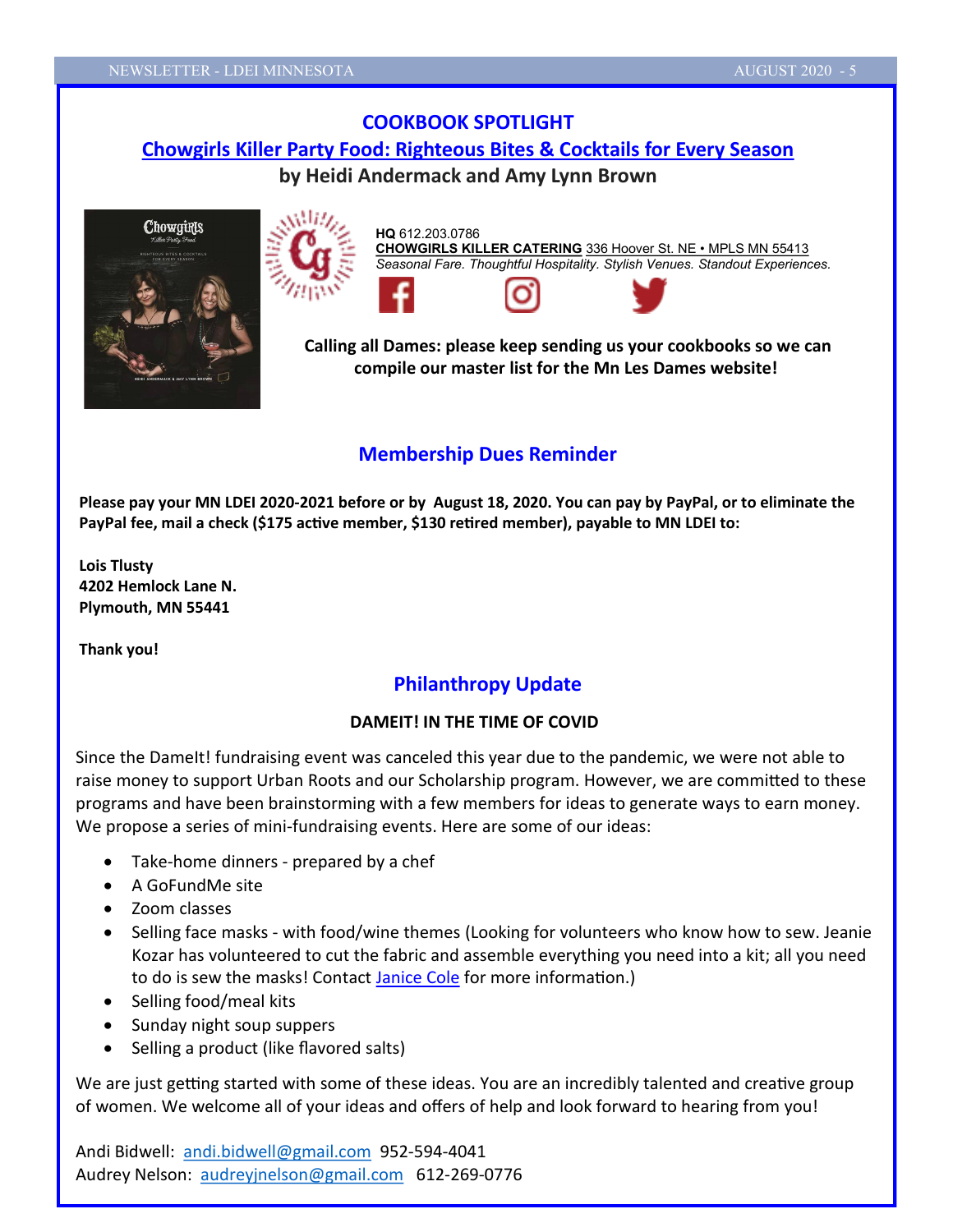# **BEVERAGE CORNER**

## **By Nikki**

### **Classic Food & Wine Pairings**

The Classics, you can't go wrong with the following wine and food pairings:

- Oysters: Chablis, Sancerre, Champagne, Fino Sherry and Muscadet
- Boeuf Bourguignon: French Bourgogne Rouge (French Pinot Noir), Cotes du Rhone
- Foie gras: Sauternes, or try a dry red from Cahors
- Goat cheese: Sancerre or New Zealand Sauvignon Blanc
- BBQ: A darker Rosé or red blend (just watch the alcohol level on the red blend, not too high-around 13-13.5% max)
- Anything with tomatoes: Sangiovese, Chianti Classico or Rosso di Montalcino
- T-bone steak: Rosso di Montalcino or Brunello di Montalcino
- Coq au Vin: Beaujolais Villages, Cotes du Rhone or Bourgogne Rouge
- Roasted veggies: Sauvignon Blanc, Bordeaux Blanc, Chenin Blanc
- Umami rich food: Aged wine, like a Rioja Reserva or Gran Reserva
- Dessert: Always pair with a sweeter wine than the dessert (otherwise your wine will taste bitter
- Roast Beef, Veal, Lamb or Venison: Bordeaux Rouge (Merlot dominant)
- Cheese and Charcuterie plate or sausages: Good quality Riesling (look for VDP on the capsule)



If you keep these wines handy, remember to store them

properly. Never store wine in your kitchen, heat fluctuations are not kind to wine. Also, do not store your wine in a standard fridge for extended periods of time, as your fridge could dry out the cork, leading to an over-ingress of oxygen.



The best place to store your wines is in a cool dry (not

damp) place free of light and vibration and an optimal humidity level of 75 degrees (so the cork does not dry out). Store still wines with a cork on their side (this will also help keep that cork moist).

All of these wines should last at least a few years (even a good Rosé) if stored properly.

À votre santé!

# **In Memoriam**

# **Carol Brock**



LDEI held a memorial tribute for founder Carol Brock on Monday, August 3 at noon EDT. LDEI debuted a moving tribute video, and each chapter was invited to share a unique memory of Carol.

[Link to tribute video](https://www.youtube.com/watch?v=lb76GALk7Gg&feature=youtu.be)